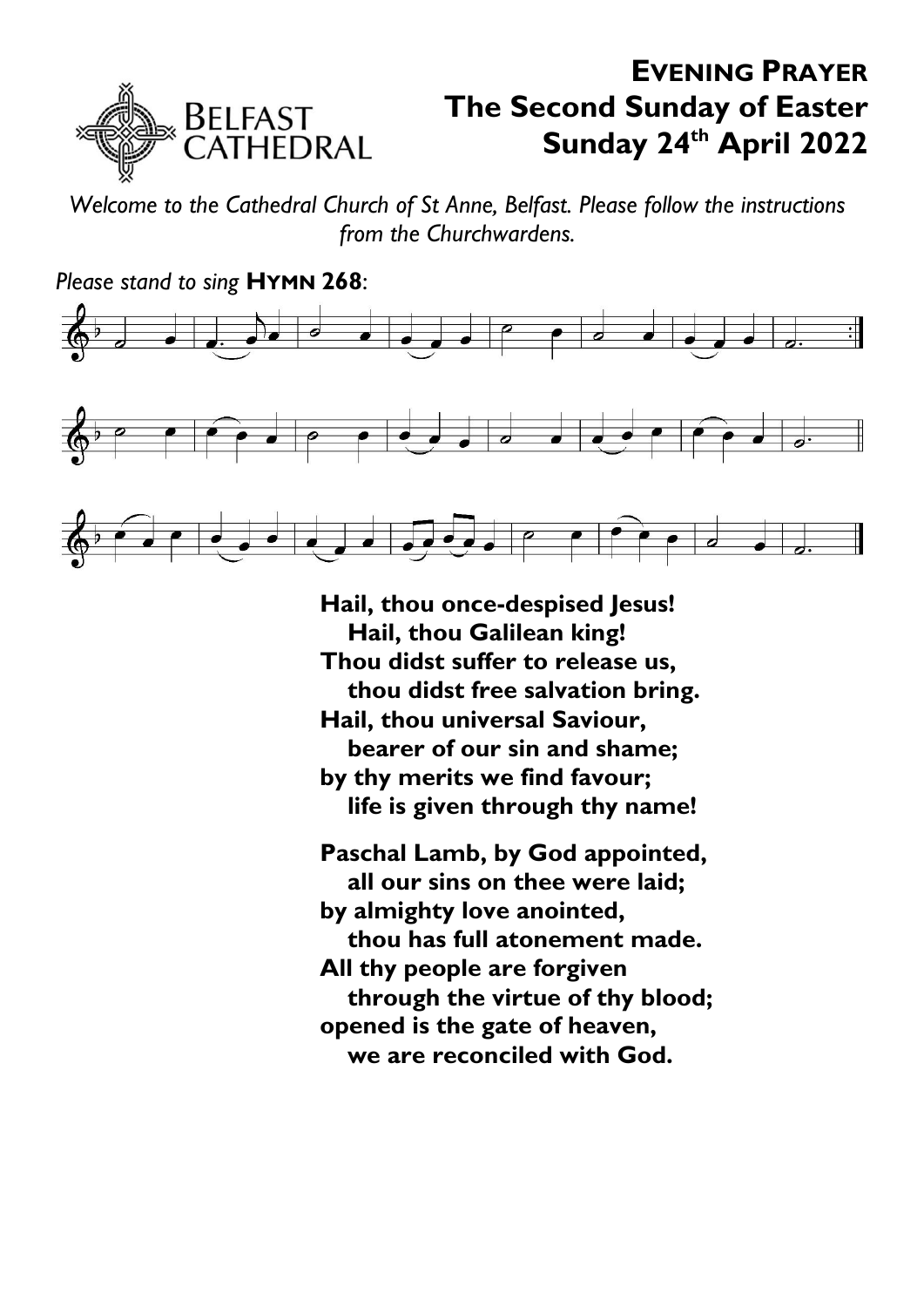

**Jesus, hail, enthroned in glory, there for ever to abide! All the heavenly hosts adore thee, seated at thy Father's side. There for sinners thou art pleading, there thou dost our place prepare, ever for us interceding, till in glory we appear.**

**Worship, honour, power and blessing thou art worthy to receive; loudest praises, without ceasing, meet it is for us to give. Help, ye bright angelic spirits, bring your sweetest, noblest lays; help to sing our Saviour's merits, help us chant Emmanuel's praise.** *Words: John Bakewell (1721-1819)*

*Tune NEH 271: HYFRYDOL Melody by Rowland Hugh Pritchard (1811-87)*

*Please remain standing for the* **OPENING RESPONSES:** O Lord, open thou our lips. **And our mouth shall shew forth thy praise.**

O God, make speed to save us.

**O Lord, make haste to help us.**

Glory be to the Father, and to the Son, and to the Holy Ghost. **As it was in the beginning, is now, and ever shall be, world without end. Amen.**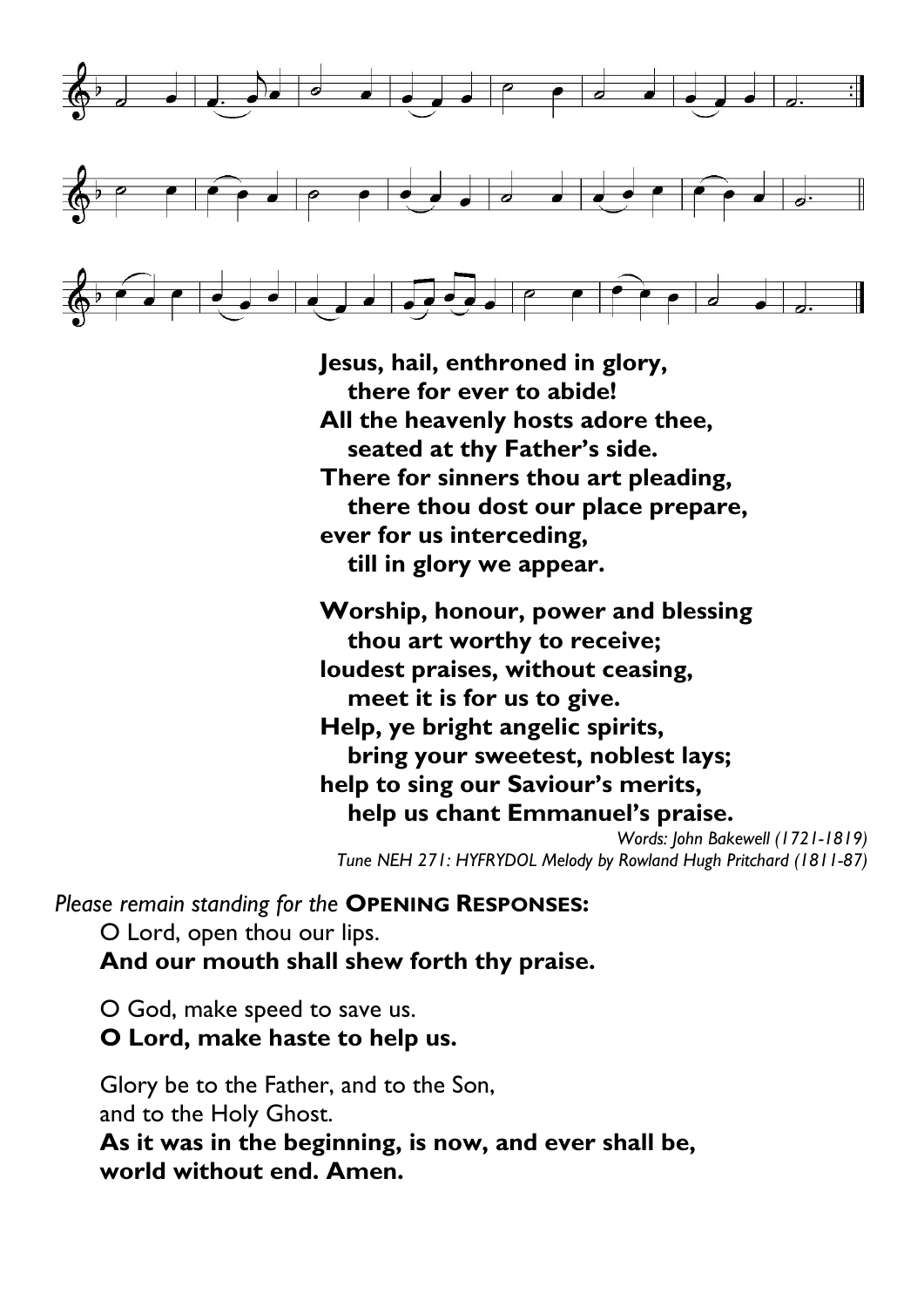Praise ye the Lord. **The Lord's name be praised.**

*Please remain standing to say* **PSALM 108**: O God, my heart is ready, my heart is ready: **I will sing and give praise with the best member that I have.** Awake, thou lute, and harp: **I myself will awake right early.** I will give thanks unto thee, O Lord, among the people: **I will sing praises unto thee among the nations.** For thy mercy is greater than the heavens: **and thy truth reacheth unto the clouds.** Set up thyself, O God, above the heavens: **and thy glory above all the earth.** That thy beloved may be delivered: **let thy right hand save them, and hear thou me.** God hath spoken in his holiness: **I will rejoice therefore, and divide Sichem, and mete out the valley of Succoth.** Gilead is mine, and Manasses is mine: **Ephraim also is the strength of my head.** Judah is my law-giver, Moab is my wash-pot: **over Edom will I cast out my shoe; upon Philistia will I triumph.** Who will lead me into the strong city: **and who will bring me into Edom?** Hast not thou forsaken us, O God: **and wilt not thou, O God, go forth with our hosts?** O help us against the enemy: **for vain is the help of man.** Through God we shall do great acts: **and it is he that shall tread down our enemies.**

**Glory be to the Father: and to the Son, and to the Holy Ghost. As it was in the beginning, is now, and ever shall be: world without end. Amen.**

*Please sit for the* **FIRST LESSON:** Isaiah 52:13-53:12 See, my servant shall prosper; he shall be exalted and lifted up,

and shall be very high.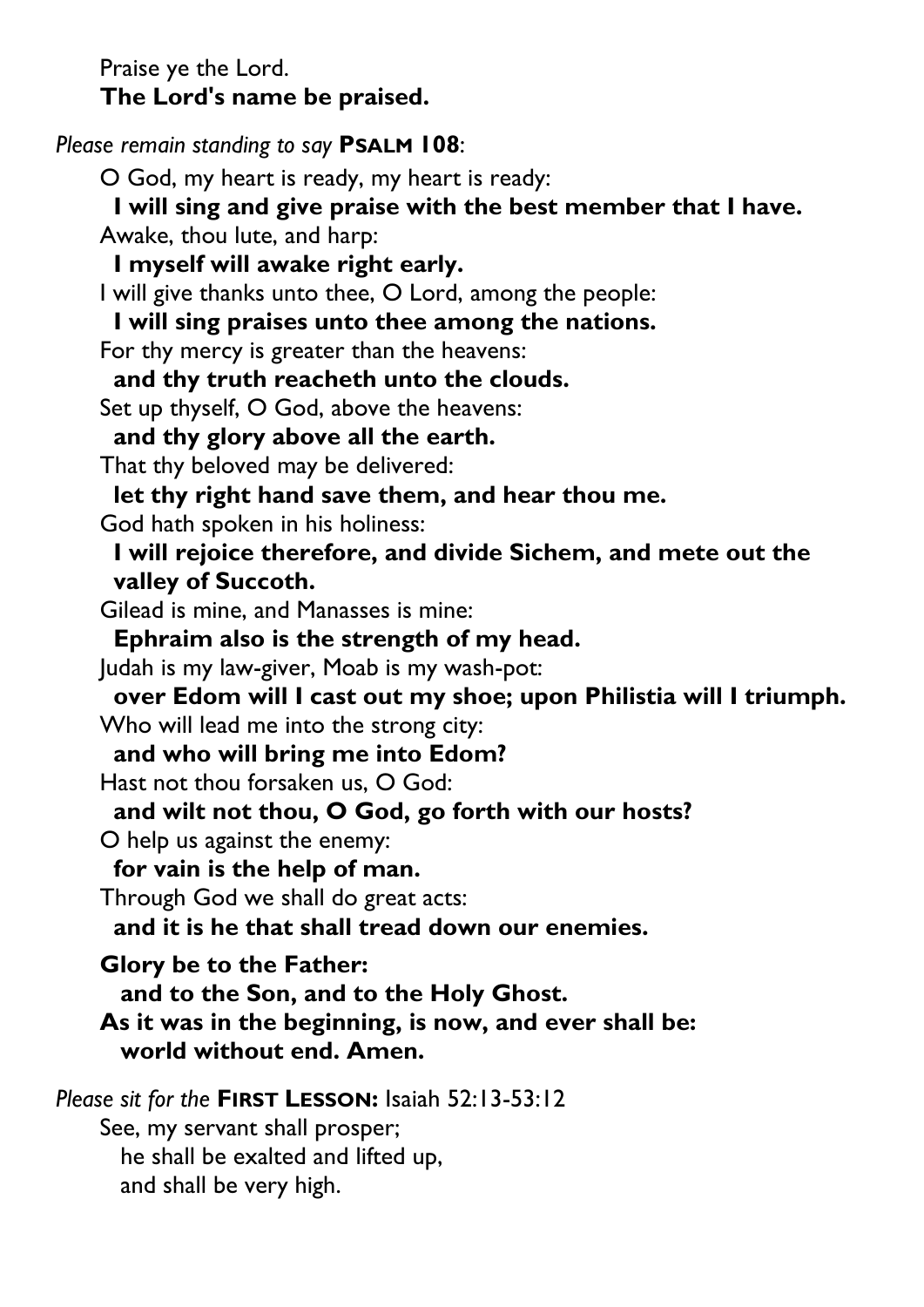Just as there were many who were astonished at him —so marred was his appearance, beyond human semblance, and his form beyond that of mortals so he shall startle many nations; kings shall shut their mouths because of him; for that which had not been told them they shall see, and that which they had not heard they shall contemplate. Who has believed what we have heard? And to whom has the arm of the Lord been revealed? For he grew up before him like a young plant, and like a root out of dry ground; he had no form or majesty that we should look at him, nothing in his appearance that we should desire him. He was despised and rejected by others; a man of suffering and acquainted with infirmity; and as one from whom others hide their faces he was despised, and we held him of no account. Surely he has borne our infirmities and carried our diseases; yet we accounted him stricken, struck down by God, and afflicted. But he was wounded for our transgressions, crushed for our iniquities; upon him was the punishment that made us whole, and by his bruises we are healed. All we like sheep have gone astray; we have all turned to our own way, and the Lord has laid on him the iniquity of us all. He was oppressed, and he was afflicted, yet he did not open his mouth; like a lamb that is led to the slaughter, and like a sheep that before its shearers is silent, so he did not open his mouth. By a perversion of justice he was taken away. Who could have imagined his future? For he was cut off from the land of the living, stricken for the transgression of my people.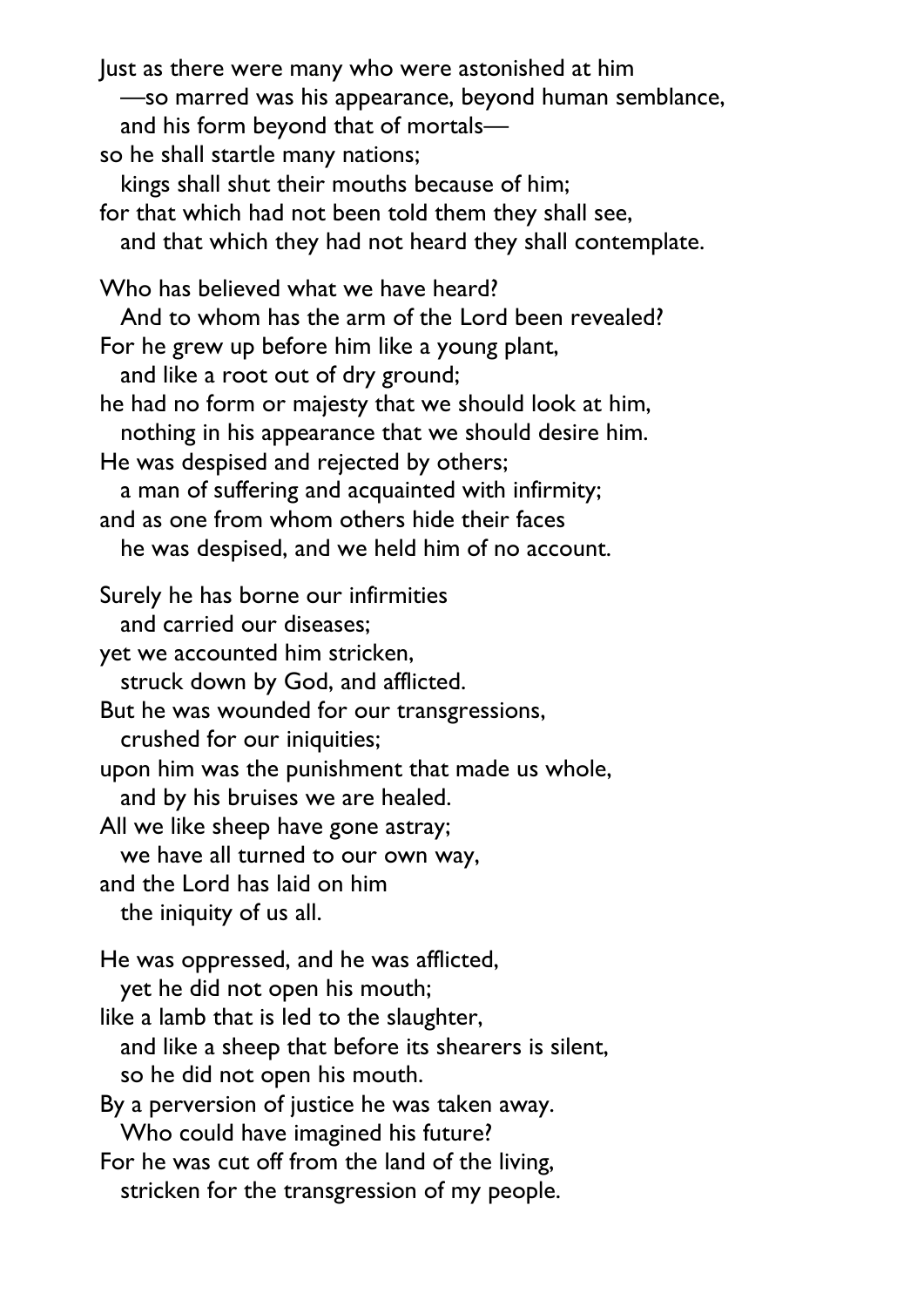They made his grave with the wicked and his tomb with the rich, although he had done no violence, and there was no deceit in his mouth. Yet it was the will of the Lord to crush him with pain. When you make his life an offering for sin, he shall see his offspring, and shall prolong his days; through him the will of the Lord shall prosper. Out of his anguish he shall see light; he shall find satisfaction through his knowledge. The righteous one, my servant, shall make many righteous, and he shall bear their iniquities. Therefore I will allot him a portion with the great, and he shall divide the spoil with the strong; because he poured out himself to death, and was numbered with the transgressors; yet he bore the sin of many, and made intercession for the transgressors. *Please stand to say the* **MAGNIFICAT**: My soul doth magnify the Lord:  **and my spirit hath rejoiced in God my Saviour. For he hath regarded: the lowliness of his handmaiden. For behold, from henceforth: all generations shall call me blessed. For he that is mighty hath magnified me: and holy is his Name. And his mercy is on them that fear him: throughout all generations. He hath shewed strength with his arm: he hath scattered the proud in the imagination of their hearts. He hath put down the mighty from their seat: and hath exalted the humble and meek. He hath filled the hungry with good things: and the rich he hath sent empty away. He remembering his mercy hath holpen his servant Israel: as he promised to our forefathers, Abraham and his seed for ever.**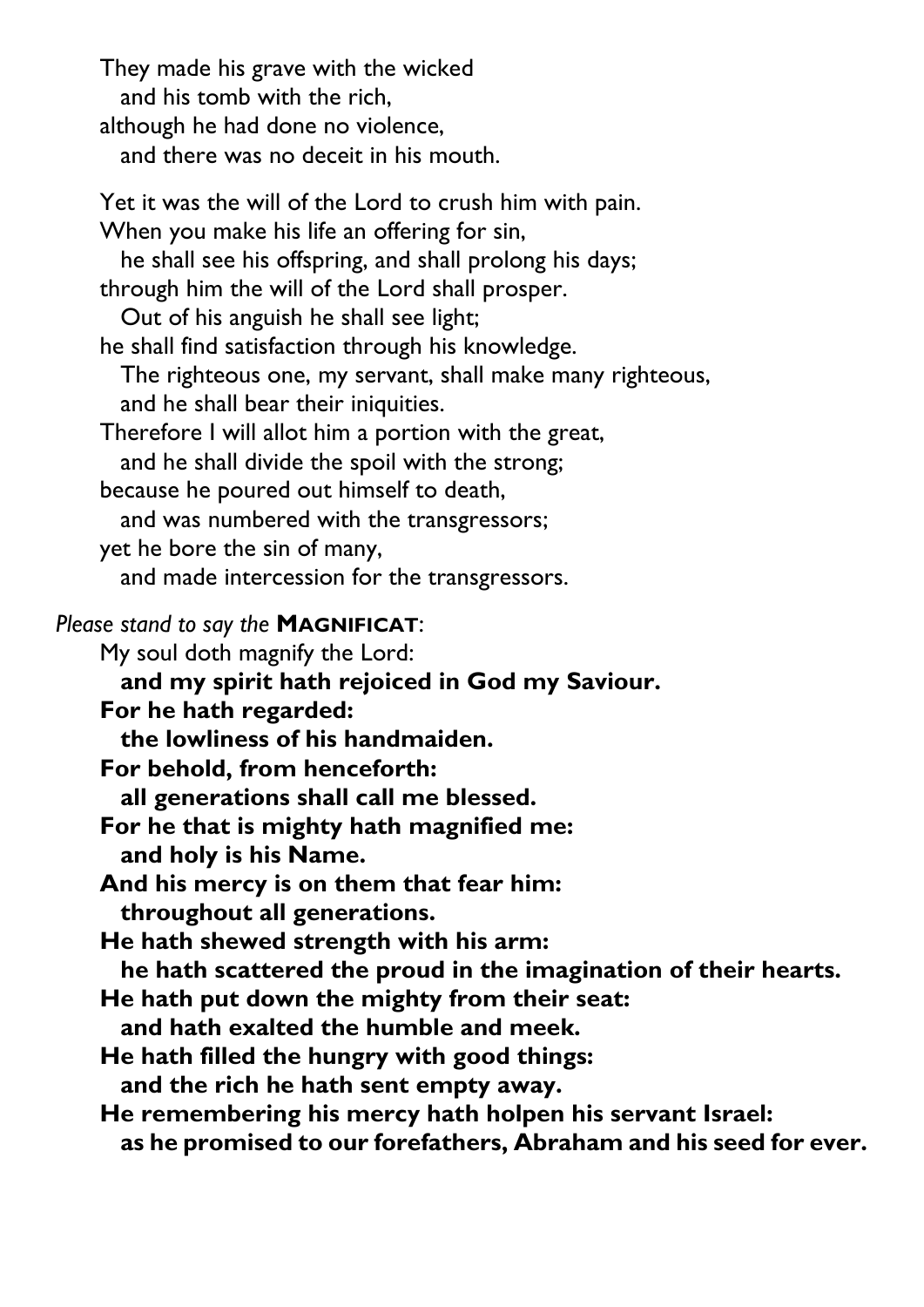## **Glory be to the Father: and to the Son, and to the Holy Ghost. As it was in the beginning, is now, and ever shall be: world without end. Amen.**

#### *Please sit for the* **SECOND LESSON:** Luke 24:13-35

Now on that same day two of them were going to a village called Emmaus, about seven miles from Jerusalem, and talking with each other about all these things that had happened. While they were talking and discussing, Jesus himself came near and went with them, but their eyes were kept from recognizing him. And he said to them, 'What are you discussing with each other while you walk along?' They stood still, looking sad. Then one of them, whose name was Cleopas, answered him, 'Are you the only stranger in Jerusalem who does not know the things that have taken place there in these days?' He asked them, 'What things?' They replied, 'The things about Jesus of Nazareth, who was a prophet mighty in deed and word before God and all the people, and how our chief priests and leaders handed him over to be condemned to death and crucified him. But we had hoped that he was the one to redeem Israel. Yes, and besides all this, it is now the third day since these things took place. Moreover, some women of our group astounded us. They were at the tomb early this morning, and when they did not find his body there, they came back and told us that they had indeed seen a vision of angels who said that he was alive. Some of those who were with us went to the tomb and found it just as the women had said; but they did not see him.' Then he said to them, 'Oh, how foolish you are, and how slow of heart to believe all that the prophets have declared! Was it not necessary that the Messiah should suffer these things and then enter into his glory?' Then beginning with Moses and all the prophets, he interpreted to them the things about himself in all the scriptures.

As they came near the village to which they were going, he walked ahead as if he were going on. But they urged him strongly, saying, 'Stay with us, because it is almost evening and the day is now nearly over.' So he went in to stay with them. When he was at the table with them, he took bread, blessed and broke it, and gave it to them. Then their eyes were opened, and they recognized him; and he vanished from their sight. They said to each other, 'Were not our hearts burning within us while he was talking to us on the road, while he was opening the scriptures to us?' That same hour they got up and returned to Jerusalem; and they found the eleven and their companions gathered together. They were saying, 'The Lord has risen indeed, and he has appeared to Simon!' Then they told what had happened on the road, and how he had been made known to them in the breaking of the bread.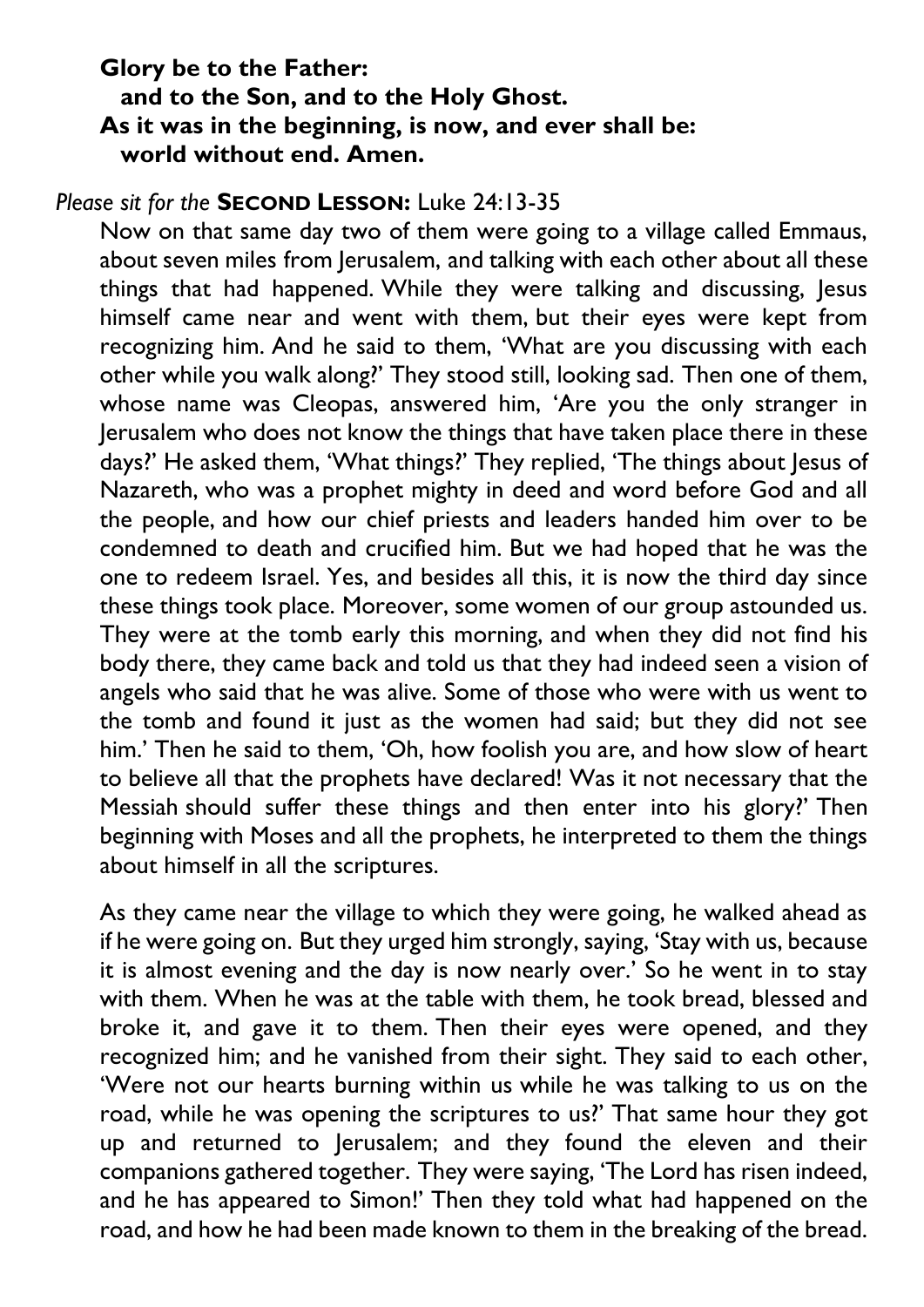*Please stand to say the* **NUNC DIMITTIS:** Lord, now lettest thou thy servant depart in peace:  **according to thy word. For mine eyes have seen: thy salvation. Which thou hast prepared: before the face of all people. To be a light to lighten the Gentiles: and to be the glory of thy people Israel. Glory be to the Father:**

 **and to the Son, and to the Holy Ghost. As it was in the beginning, is now, and ever shall be: world without end. Amen.**

*Standing, we face east to recite the* **APOSTLES' CREED**:

I believe in God **the Father almighty, maker of heaven and earth; And in Jesus Christ his only Son our Lord; who was conceived by the Holy Spirit, born of the Virgin Mary, suffered under Pontius Pilate, was crucified, dead, and buried. He descended into hell. The third day he rose again from the dead. He ascended into heaven, and sitteth on the right hand of God the Father almighty. From thence he shall come to judge the quick and the dead. I believe in the Holy Spirit, the holy catholic Church, the communion of saints, the forgiveness of sins, the resurrection of the body, and the life everlasting. Amen.**

The Lord be with you. **And with thy spirit.** Let us pray.

*Please kneel or sit*

Lord, have mercy upon us. **Christ, have mercy upon us.**  Lord, have mercy upon us.

Our Father, **which art in heaven, hallowed be thy name. Thy kingdom come. Thy will be done in earth, as it is in heaven. Give us this day our daily bread. And forgive us our trespasses, as we forgive them that trespass against us. And lead us not into temptation; but deliver us from evil. Amen.**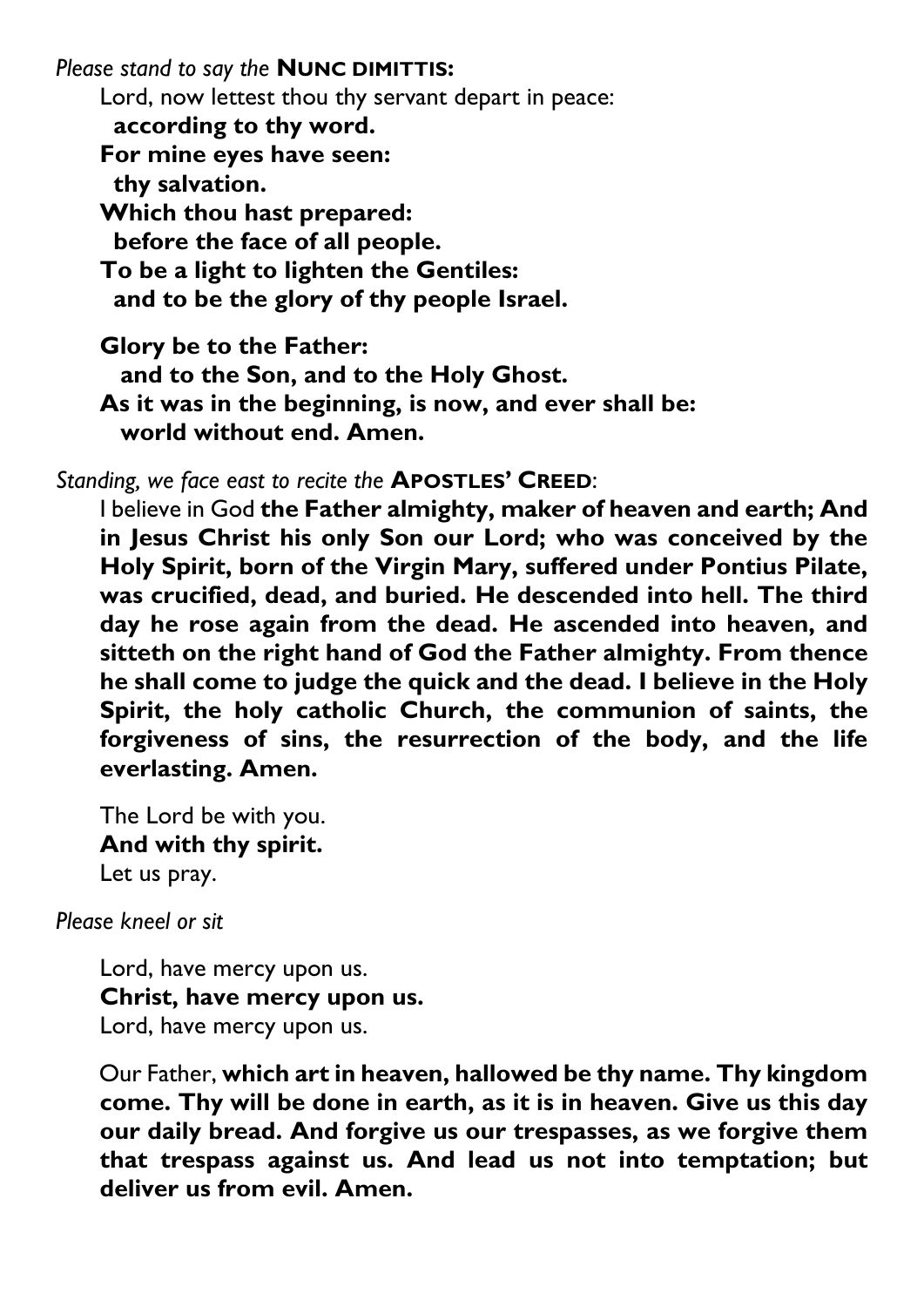O Lord, shew thy mercy upon us. **And grant us thy salvation.**

O Lord, save the Queen. **And mercifully hear us when we call upon thee.**

Endue thy ministers with righteousness. **And make thy chosen people joyful.**

O Lord, save thy people. **And bless thine inheritance.**

Give peace in our time, O Lord.

**Because there is none other that fighteth for us, but only thou, O God.**

O God, make clean our hearts within us. **And take not thy Holy Spirit from us.**

#### **THE COLLECT OF THE DAY:**

Almighty Father, who hast given thine only Son to die for our sins, and to rise again for our justification; Grant us so to put away the leaven of malice and wickedness, that we may alway serve thee in pureness of living and truth; through the merits of the same thy Son Jesus Christ our Lord.

*All respond:* **Amen.**

## **COLLECT FOR PEACE**:

O God, from whom all holy desires, all good counsels and all just works do proceed; Give unto thy servants that peace which the world cannot give; that both, our hearts may be set to obey thy commandments, and also that by thee we being defended from the fear of our enemies may pass our time in rest and quietness; through the merits of Jesus Christ our Saviour.

*All respond:* **Amen.**

#### **COLLECT FOR AID AGAINST ALL PERILS***:*

Lighten our darkness, we beseech thee, O Lord: and by thy great mercy defend us from all perils and dangers of this night; for the love of thy only Son, our Saviour Jesus Christ.

*All respond:* **Amen.**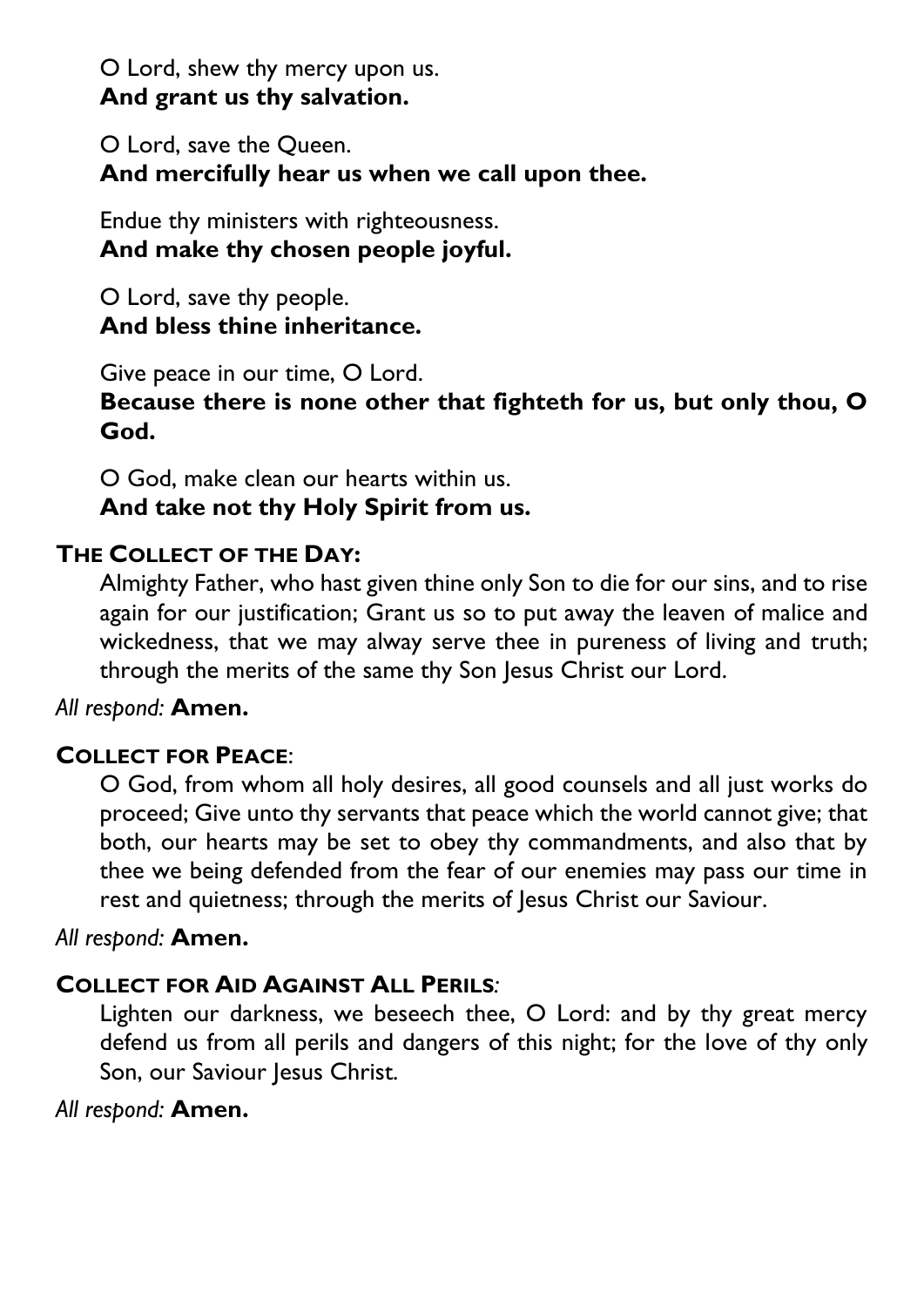## *Please kneel or sit for the* **PRAYERS***, which conclude with* **A PRAYER OF ST JOHN CHRYSOSTOM:**

Almighty God, who hast given us grace at this time with one accord to make our common supplications unto thee; and dost promise that when two or three are gathered together in thy Name thou wilt grant their requests: Fulfil now, O Lord, the desires and petitions of thy servants as may be most expedient for them; granting us in this world knowledge of thy truth, and in the world to come life everlasting.

#### *All respond:* **Amen.**

The grace of our Lord Jesus Christ, and the love of God, and the fellowship of the Holy Spirit, be with us all evermore.

## *All respond:* **Amen.**



**Abide among us with thy grace, Lord Jesus, evermore, nor let us e'er to sin give place, nor grieve him we adore.**

**Abide among us with thy word, Redeemer whom we love; thy help and mercy here afford, and life with thee above.**

**Abide among us with thy ray, O Light that light'nest all; and let thy truth preserve our way, nor suffer us to fall.**

**Abide with us to bless us still, O bounteous Lord of peace; with grace and power our spirits fill, our faith and love increase.**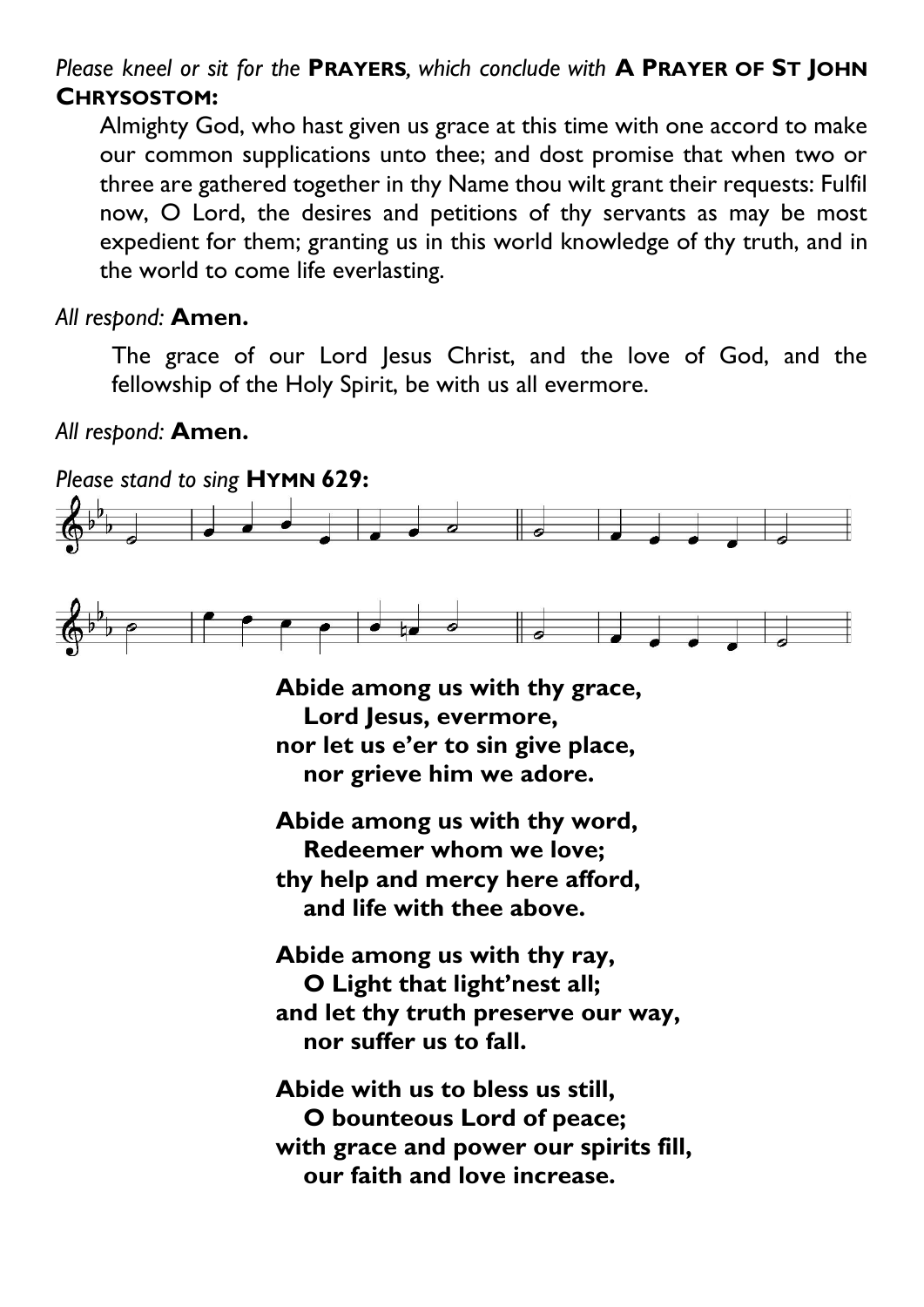

**Abide among us as our shield, O Captain of thy host; that to the world we may not yield, nor e'er forsake our post.**

## **Abide with us in faithful love, our God and Saviour be, thy help at need O let us prove, and keep us true to thee.**

*Words: Joshua Stegman (1663-1713) tr. Catherine Winkworth (1829-78) Tune NEH 57: DUNDEE Melody from* The CL Psalmes of David *(Edinburgh, 1615). Harmony from Thomas Ravenscroft's* Psalmes *(London, 1621)*

## **THE BLESSING**

The peace of God which passeth all understanding, keep your hearts and minds in the knowledge and love of God, and of his Son Jesus Christ our Lord: And the blessing of God Almighty, the Father, the Son and the Holy Spirit, be amongst you and remain with you always.

#### *Response:* **Amen.**

*Please remain standing as the clergy depart*

*Please exit as directed by the Cathedral Wardens There is a Retiring Collection at this service*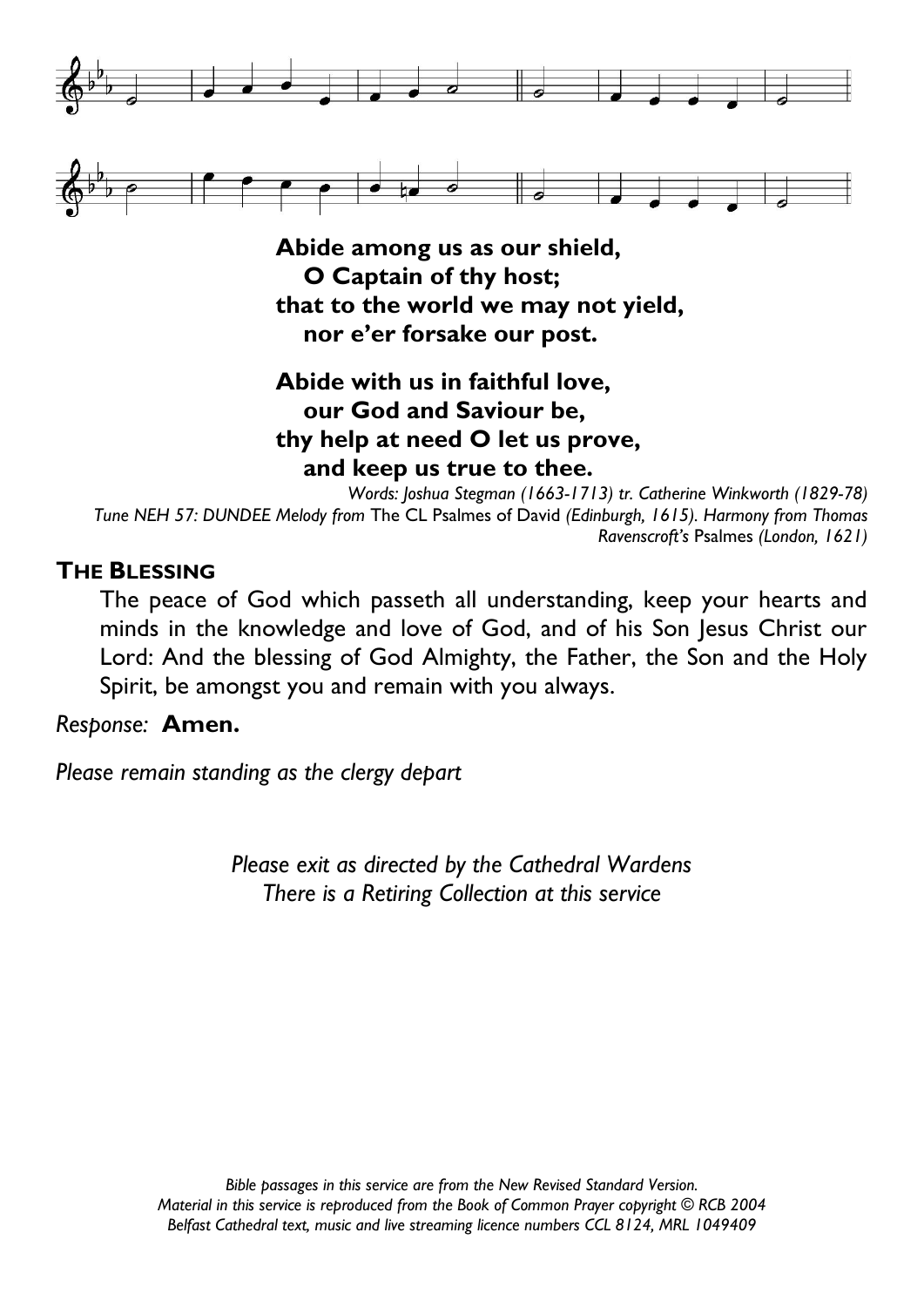